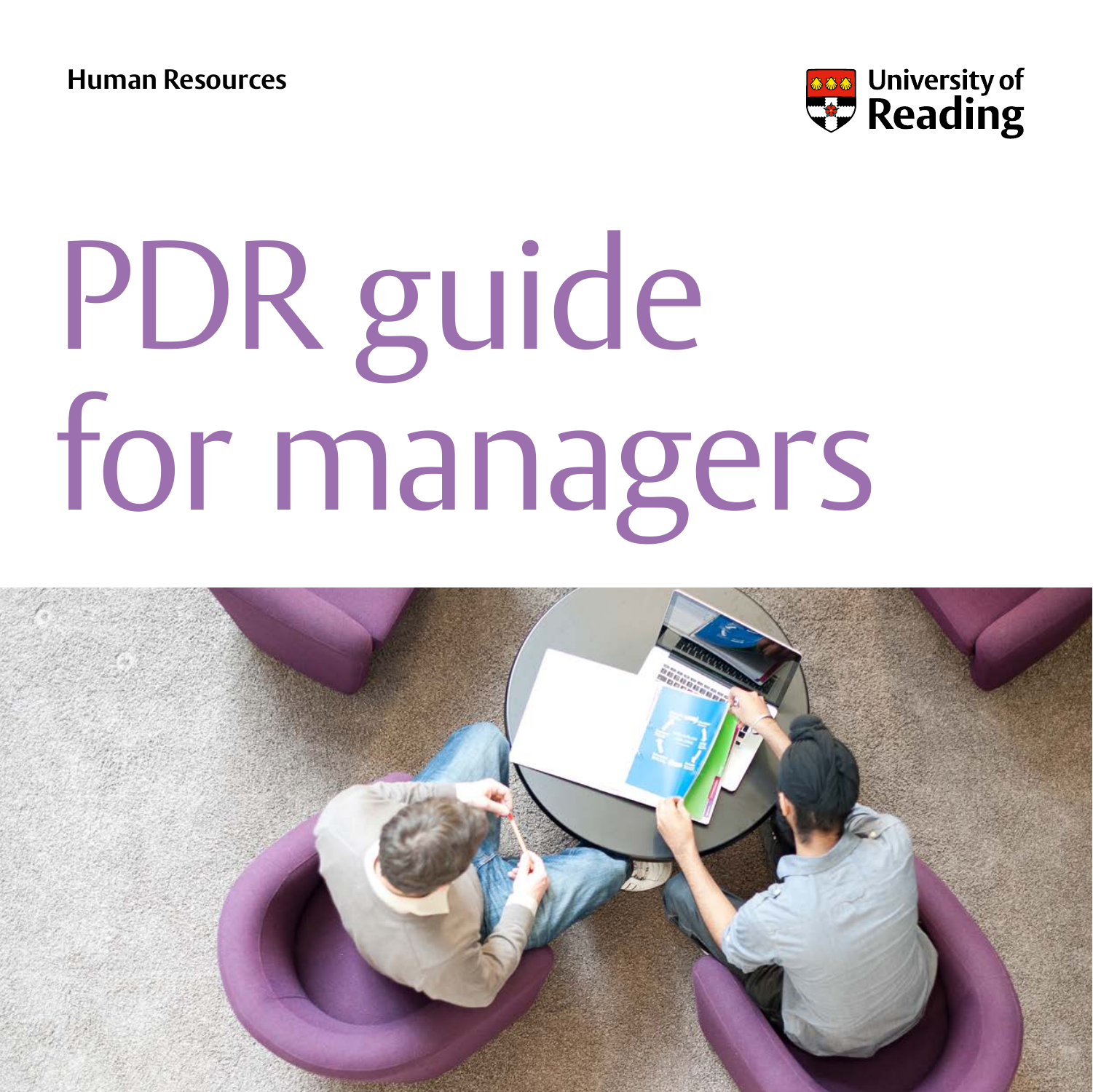An individual review should be conducted in line with the following confidentiality principles. The review discussion itself is a confidential discussion. The review form captures the key elements of that conversation. The reviewee and reviewer together agree upon what is to be recorded on the form. The completed form can be seen and used by those with management responsibilities for that individual (including the reviewer, Head of Department/School, Dean, Heads of Group/Support Service equivalent). The involve ment of parties beyond this group should be with the agreement of the individual.

This document guides you through the process, setting out key roles, responsibilities and milestones.

## Support from HR

Your HR Partner/Adviser will be a key player in supporting you through this process. You should expect them to be involved in selecting and briefing reviewers, advising on matching staff to reviewers, monitoring completion rates, advising on complex and difficult circumstances along with future planning considerations.

**As a Head of Service, Dean, Head of School, Department, Function or Section within the University you will be responsible for the overall leadership and management of the Performance and Development Review (PDR), including 'PDR Job Chat' for appropriate staff.** 

The Dean or Head of Service will guide the overall process, setting priorities and expectations for your area. You will also work closely with your School Administrator, Departmental PA or equivalent to coordinate the various activities. Your HR Partner/ Adviser will be a key point of contact throughout this process for advice and guidance.

## **Confidentiality**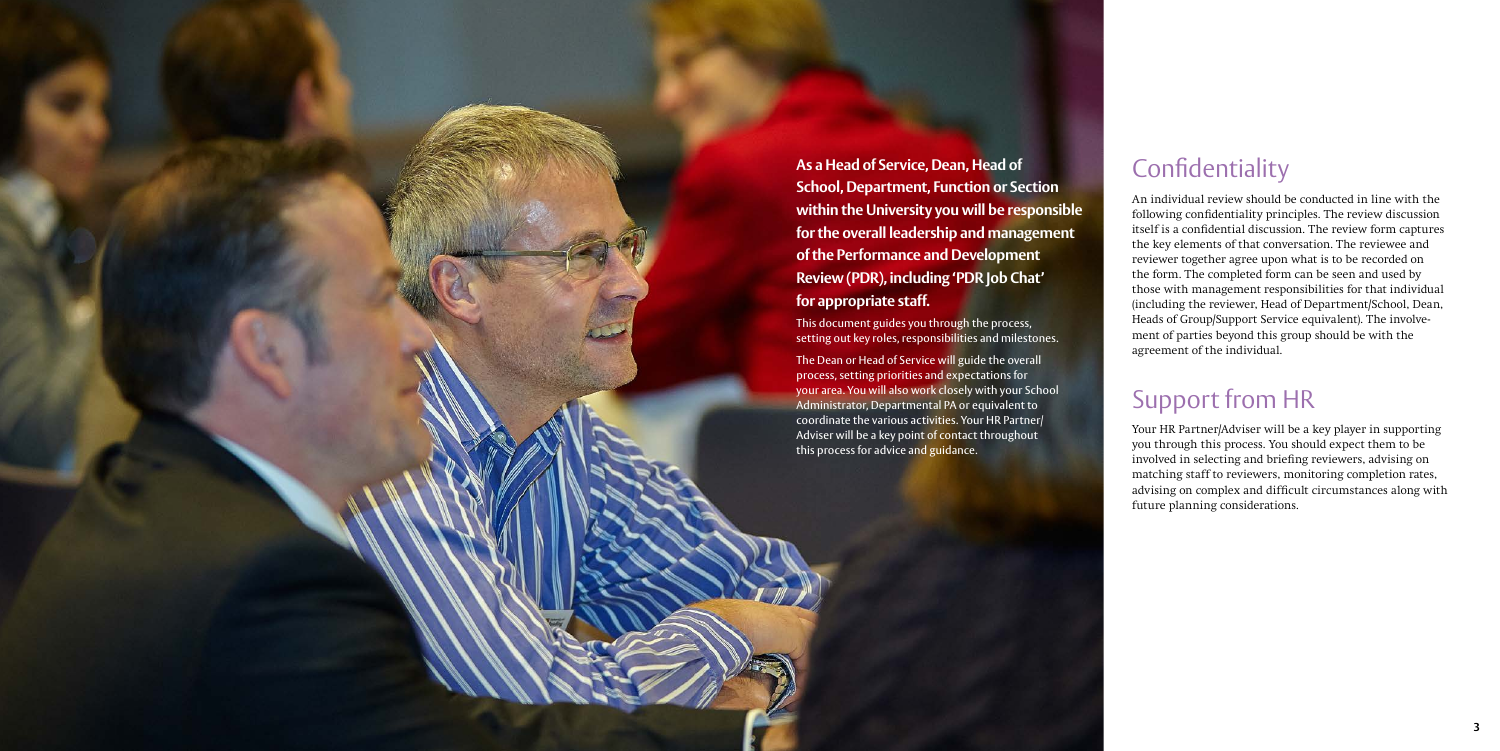## Preparation for the Performance Development Review

**There are six main activities you will need to complete in the months running up to the PDR and Job Chat period. Normally this should happen during the Autumn/Spring Terms.**

#### **1 Identifying a PDR co-ordinator**

A co-ordinator should be appointed for the PDR and Job Chat process, to implement this across the school/unit. The role of the co-ordinator will be to:

- **•** Co-ordinate the setting of reviews
- **•** Circulate the paperwork to all staff and handle enquiries
- **•** Monitor the returns and chase up, using the reports sent by HR systems

Report on annual uptake figures for the school liaising with the HR Partner

#### **2 Select the 'reviewers' for your area of responsibility**

The expectation is that reviewers, in the main, will be those with already defined responsibilities for staff. If you are a line manager, conducting a review with your staff is a core requirement of your role.

It is suggested that each reviewer should normally review no more than 8–10 staff to ensure that enough time can be dedicated to such an important activity.

Where it is necessary to identify additional colleagues to be reviewers, it is important that these colleagues have both the skill and interest to carry out PDRs or Job Chats effectively. Whilst they will receive specific training for this activity, a natural inclination to support colleagues in achieving their potential both in their role and careers more broadly is a good starting point. It is important to recognise that in order to develop and improve, challenging conversations have to take place.

The expectation is that this will be an on-going commitment to ensure a level of continuity for colleagues. Careful consideration should be given to how you select reviewers for your area. To help you, a 'Guide to being a reviewer' has been produced.

#### **3 Training for PDR and Job Chat reviewers**

All reviewers must have completed the necessary training ahead of the review period starting. This will be a mandatory requirement; therefore planning well ahead of time is advisable. Training will be available through the CQSD programme.

#### **4 Briefing reviewers**

To ensure consistency, it is important to brief your reviewers as a group, setting out your expectations for the PDR and Job Chat discussions. The briefing could include details on the following areas:

- **•** Priorities for the work area for the next 12 months, allowing individuals to consider objectives in line with this
- **•** University priorities
- **•** Compliance requirements (Health and Safety, Data Protection etc)
- **•** Staffing related priorities (succession planning; health and well being; strategic development needs)
- **•** Process expectations (level of preparation; feedback; contact with reviewee)

Depending on your role and the normal practice in your area, varying levels of preparation and consultation will be required in order for you to provide this briefing. It is suggested that early discussion with your Dean or Head of Service and HR Partner on this is important.

#### **5 Matching staff to reviewers**

Once you have identified your reviewers and the necessary arrangements are in place for training, you can proceed with matching staff with reviewers.

Consideration should be given to various factors including the potential benefits and value of each match as well as circumstances which may make a review relationship more difficult or beneficial.

The expectation is that staff will only be able to request an alternative reviewer where exceptional circumstances determine that this is both necessary and appropriate. This request should be made to the Head of School/Unit in the first instance.

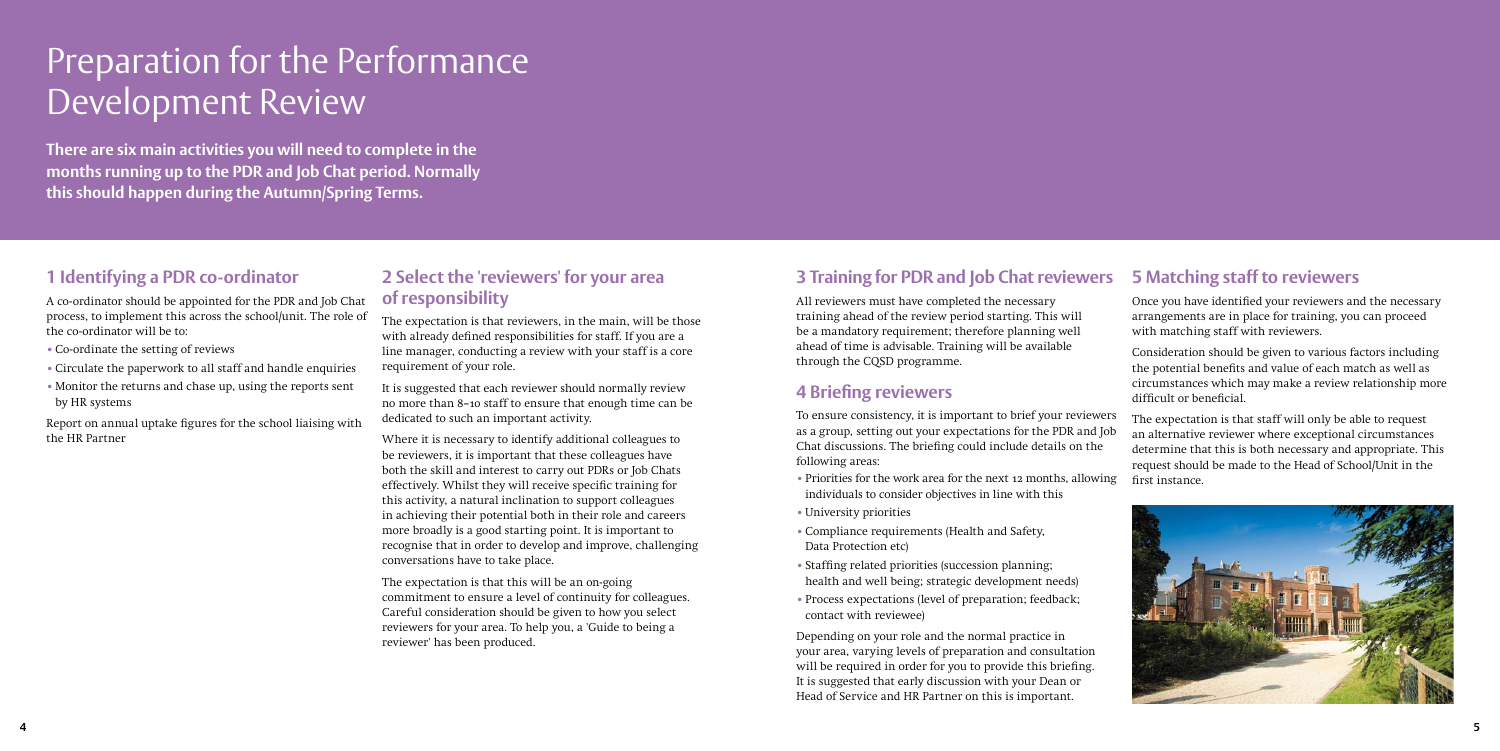### Performance and Development Review Cycle

#### **Staff briefing and communication**

All staff within the work area should be informed of the timetable for the review activity, along with any expectations in terms of preparation for review discussions. Normally this communication will happen by email, however local practices will prevail.

A quick 'Guide to preparing for your PDR discussion' is available for colleagues to consult. Likewise, a similar document for those who will have a Job Chat is also available.

#### **Individual notification of PDR or Job Chat Reviewer**

Each member of staff should be informed of who their reviewer will be. It should be made clear that requests for an alternative will only be considered in exceptional circumstances. It is expected that individuals will have a minimum of two weeks notice of the review meeting in order to prepare.

#### **Monitoring progress**

It is important to monitor progress of PDR and Job Chat completion throughout the review period to ensure that the activity stays on track.

Each area can determine locally how best to manage and organise this. The University requires all eligible members of staff to take part in this activity on an annual basis. A definition of eligible staff can be found in the Scheme Guide.

#### **Second reviewer**

- University/School/Directorate/Group priorities
- Compliance
- All reviewers and HR Partner included
- Email PDR instructions to staff
- Timescales, guidance notes
- Inform staff of their reviewer
- Period for review preparation by all parties
- PDR meetings conducted
- Paperwork completed and submitted

Each area will decide whether the use of the 'second reviewer' is appropriate or not. Where this is in use the Head of Unit who is responsible for leading the Review activity will read and comment on all the reviews for their area. The purpose of this is for information and to identify themes and matters of importance which may require further consideration.

## Review of the Performance Development Review exercise

#### **Discussion with each reviewer**

Following the completion of the PDR or Job Chat discussions, the Head of School, Function or Section should gather feedback on the review exercise. Particular attention should be given to the following areas:

- **•** Any cases requiring prompt specific action (concerns around performance, working relationships, health, retention etc)
- **•** Future cases for promotion, personal titles, regrading or reward
- **•** Significant development requirements
- **•** Learning and development needs
- **•** Succession planning issues

Reviewers could convey this verbally or in a brief email or report.

Your Dean, Head of Service will use this information to feed into normal University planning and management activities to ensure that the necessary action is taken.

## PDR Planning flow chart

- Selecting reviewers
- Training reviewers
- Matching staff to reviewers



#### **Action required**